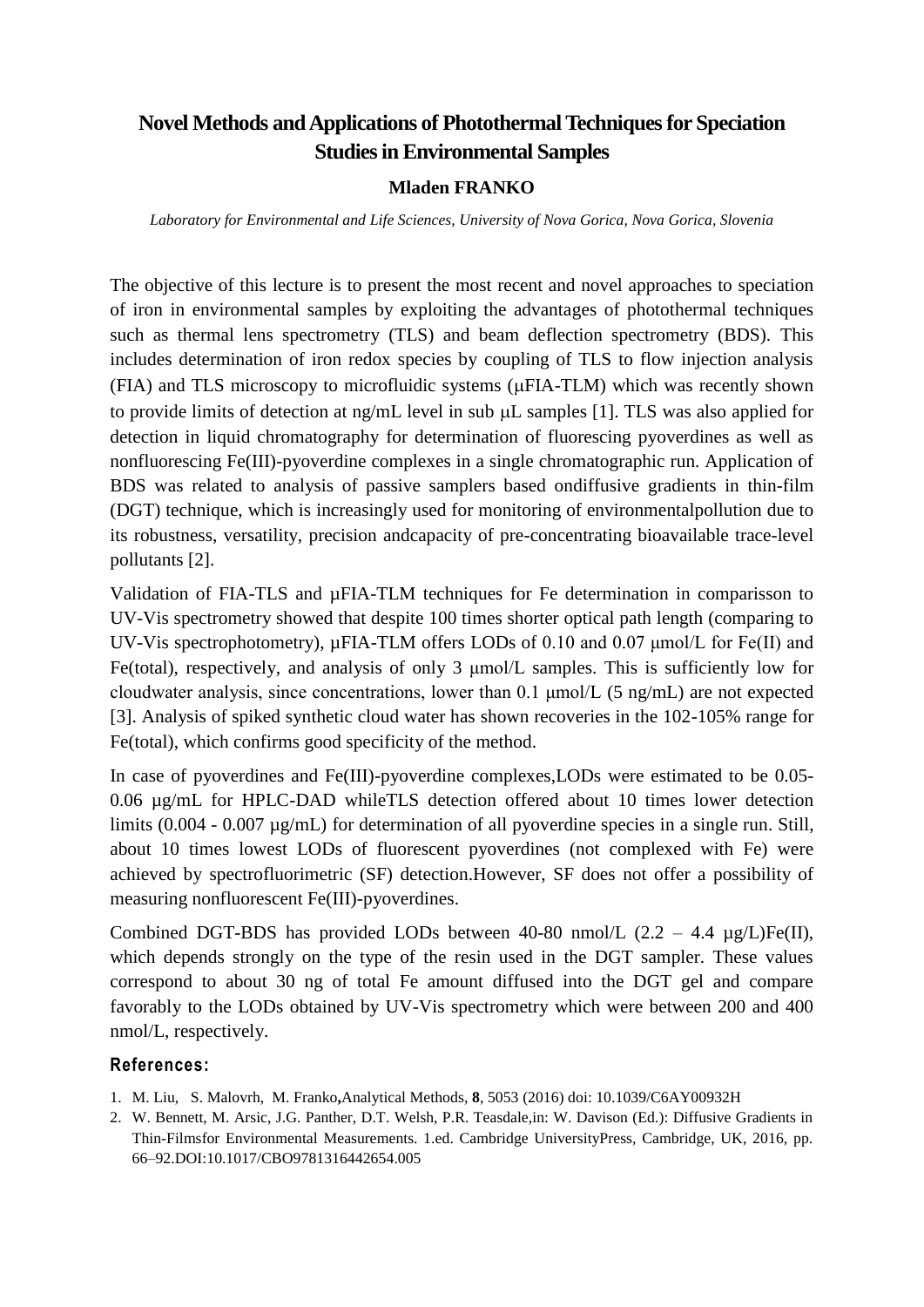3. L. Deguillaume, T. Charboullot, M. Joly, M.Vaïtingom, M. Parazols, A. Marinoni, P. Amato, A.M. Delort,V. Vinatier, A. Flossmann, N. Chaumerliac, J.M. Pichon, S. Houdier, P. Laj, K. Sellegri, A. Colomb, M. Brigante,G. Mailhot, Atmospheric Chemistry and Physics. **12**, 1485 (2014)